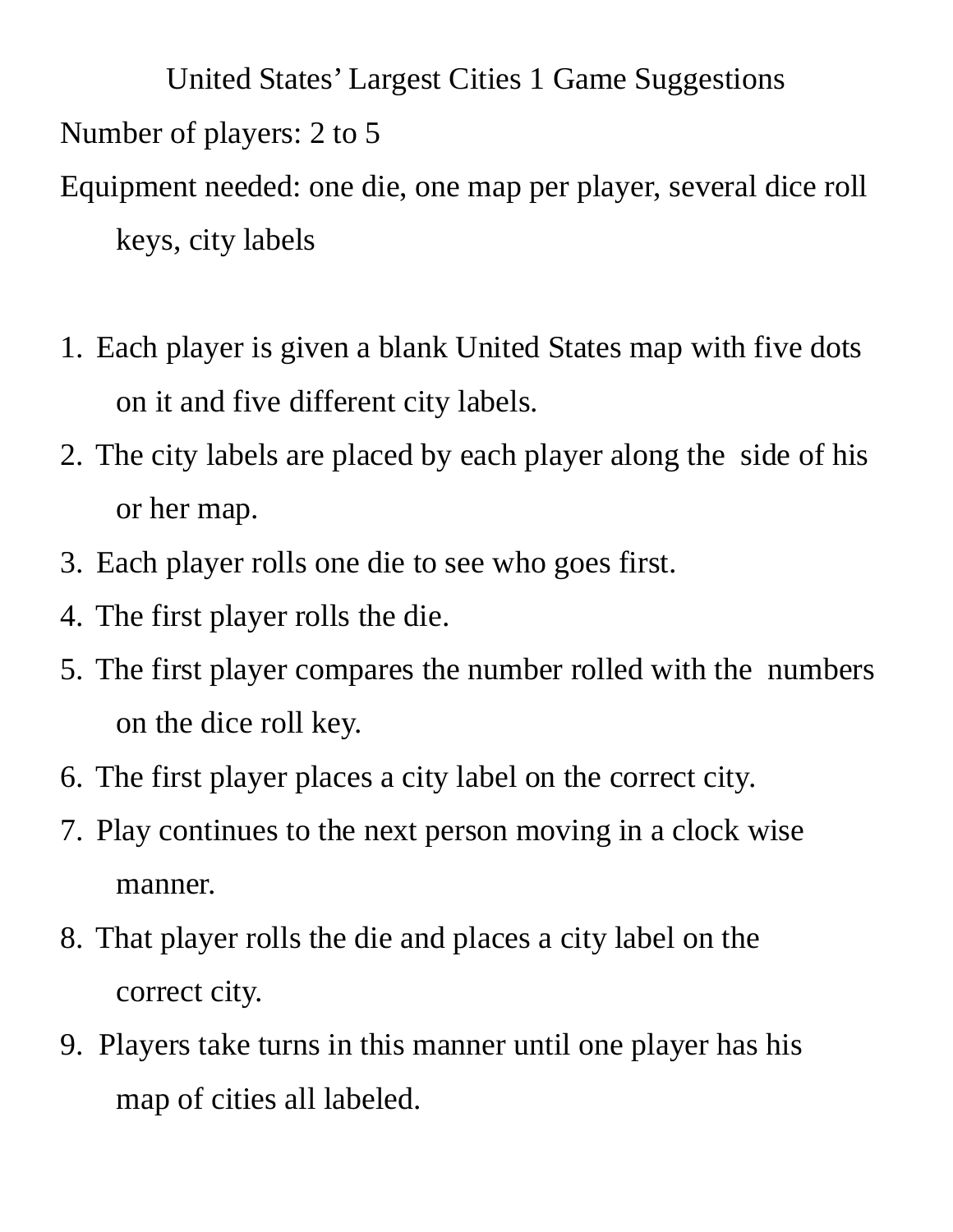| New York, | Los Angeles, | Chicago, | Houston, | Philadelphia, |
|-----------|--------------|----------|----------|---------------|
| New York  | California   | Illinois | Texas    | Pennsylvania  |
| New York, | Los Angeles, | Chicago, | Houston, | Philadelphia, |
| New York  | California   | Illinois | Texas    | Pennsylvania  |
| New York, | Los Angeles, | Chicago, | Houston, | Philadelphia, |
| New York  | California   | Illinois | Texas    | Pennsylvania  |
| New York, | Los Angeles, | Chicago, | Houston, | Philadelphia, |
| New York  | California   | Illinois | Texas    | Pennsylvania  |
| New York, | Los Angeles, | Chicago, | Houston, | Philadelphia, |
| New York  | California   | Illinois | Texas    | Pennsylvania  |
| New York, | Los Angeles, | Chicago, | Houston, | Philadelphia, |
| New York  | California   | Illinois | Texas    | Pennsylvania  |
| New York, | Los Angeles, | Chicago, | Houston, | Philadelphia, |
| New York  | California   | Illinois | Texas    | Pennsylvania  |
| New York, | Los Angeles, | Chicago, | Houston, | Philadelphia, |
| New York  | California   | Illinois | Texas    | Pennsylvania  |

Cut out city labels along the printed lines.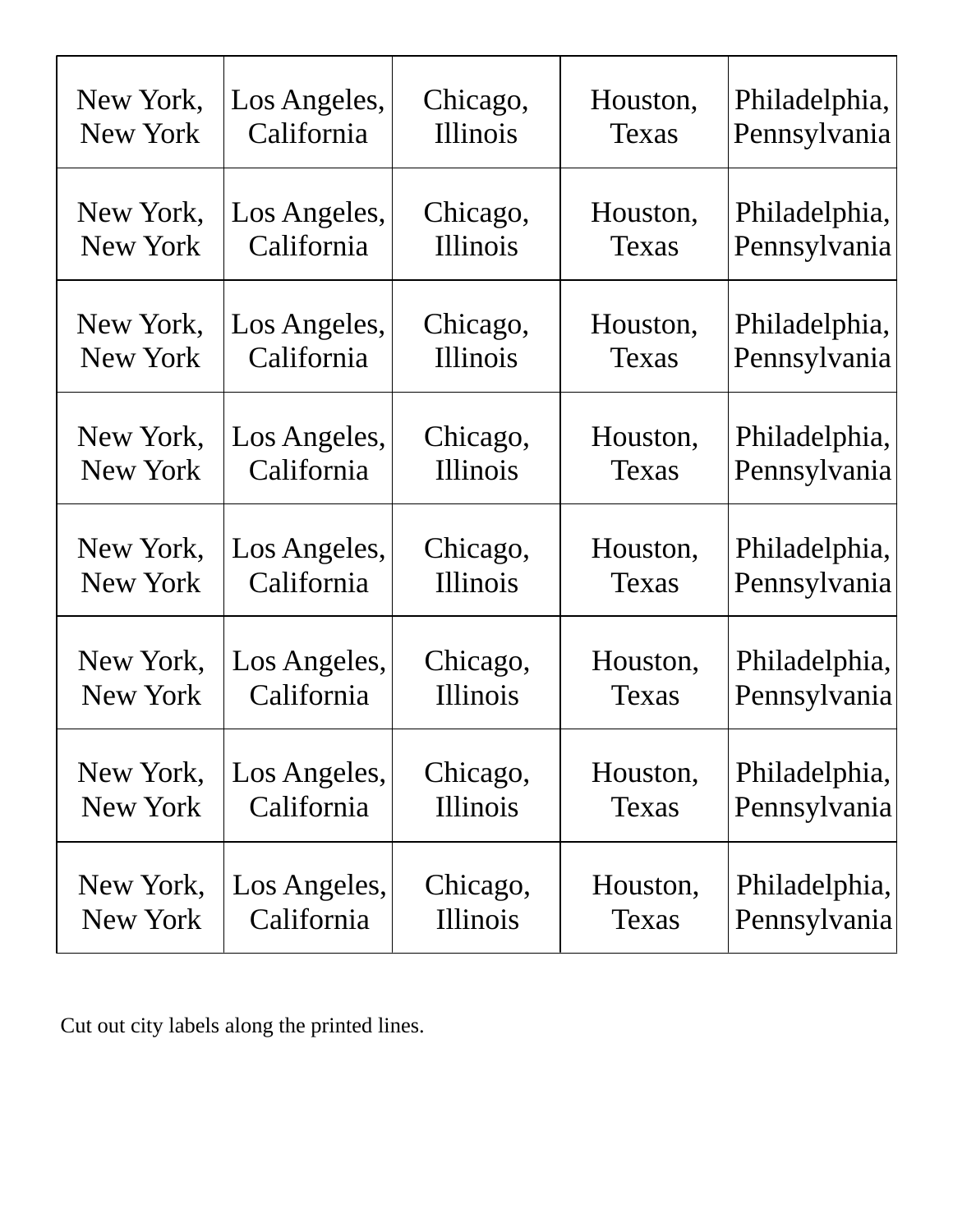## Dice Roll Key

| Roll           | City            |  |  |
|----------------|-----------------|--|--|
| $\mathbf{1}$   | New York        |  |  |
| $\overline{2}$ | Los Angeles     |  |  |
| 3              | Chicago         |  |  |
| 4              | Houston         |  |  |
| 5              | Philadelphia    |  |  |
| 6              | <b>You Pick</b> |  |  |